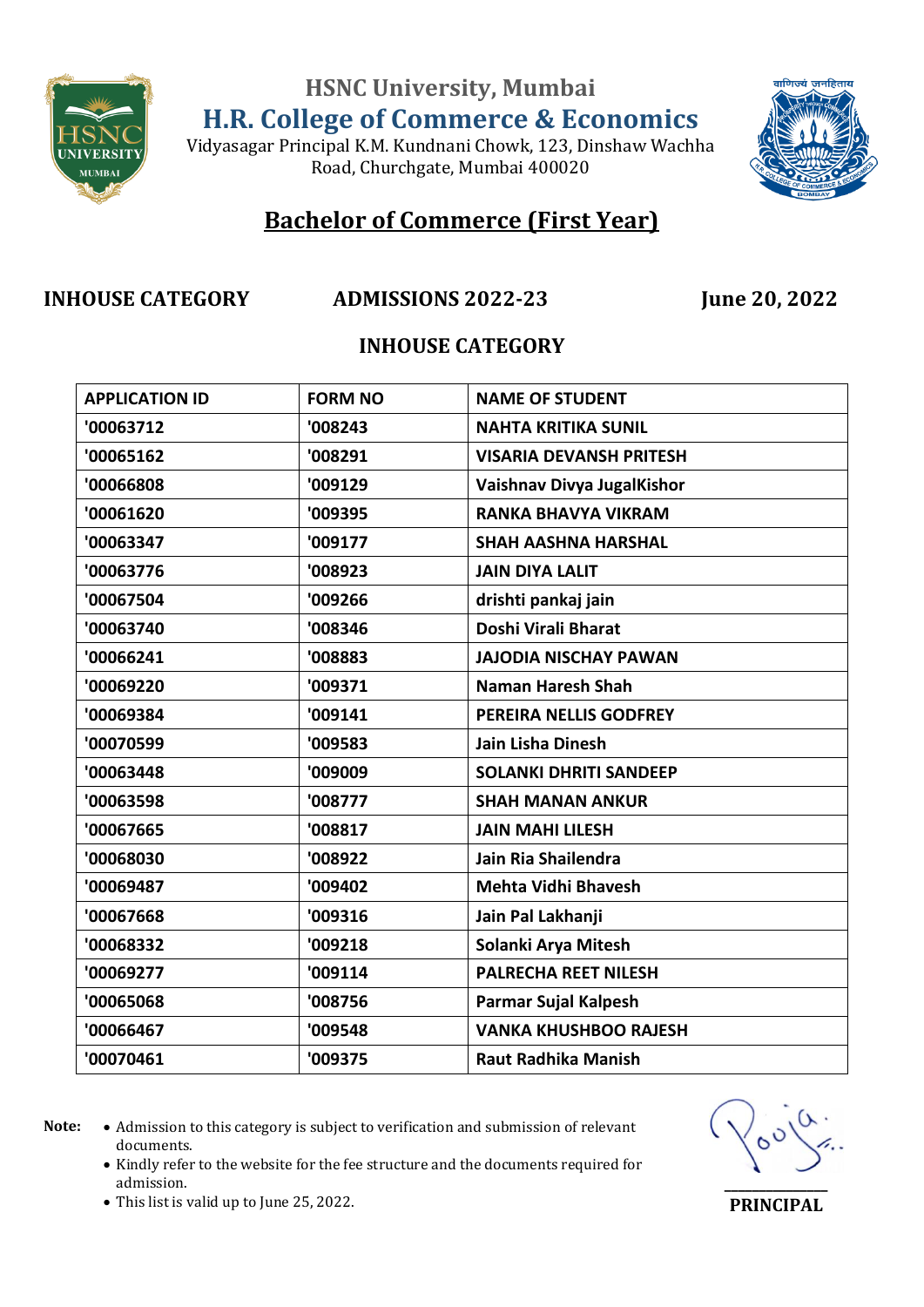

### Vidyasagar Principal K.M. Kundnani Chowk, 123, Dinshaw Wachha Road, Churchgate, Mumbai 400020

## **Bachelor of Commerce (First Year)**

**INHOUSE CATEGORY ADMISSIONS 2022-23 June 20, 2022**

वाणिज्यं जनहिताय

| '00062851 | '008573 | <b>JAIN PRIYANSH DINESH</b>        |
|-----------|---------|------------------------------------|
| '00063260 | '009133 | <b>SHAH PALAK MANOJ</b>            |
| '00066111 | '008946 | <b>JAMDADE SHRAMIK BAPURAO</b>     |
| '00066218 | '008548 | <b>ANUPRIYA CHATURVEDI</b>         |
| '00067473 | '009577 | <b>SONI JEET SANJAY</b>            |
| '00070755 | '009430 | <b>AGARWAL ADITI SANJAY KUMAR</b>  |
| '00062097 | '008536 | <b>Gurunath Sadanand Khanolkar</b> |
| '00063583 | '008140 | <b>SHAH DIYA CHIRAG</b>            |
| '00063723 | '008331 | bakshi ichhapurni nitin            |
| '00065113 | '009640 | Rawlani Vinitt Rajesh              |
| '00066367 | '009627 | <b>Goyal Ansh Umesh</b>            |
| '00066498 | '008630 | <b>SOMANI ARPITA SHIV</b>          |
| '00069297 | '009126 | <b>SHAH DWANSHI RAJESH</b>         |
| '00065244 | '008610 | Parikh Avani Manish                |
| '00067907 | '009124 | <b>SHAH NAMAN JIGNESH</b>          |
| '00068002 | '008973 | <b>Parekh Priyal Mitesh</b>        |
| '00068922 | '009036 | Jain Archi Jitendra                |
| '00063243 | '009031 | <b>Damle Atharva Sameer</b>        |
| '00063651 | '009305 | <b>SHAH ARYAN VISHAL</b>           |
| '00065265 | '008314 | <b>BAJAJ BHOOMIKA JAGDISH</b>      |
| '00061066 | '008106 | <b>CASTELINO ANDREA GRACY ALEX</b> |
| '00063318 | '009051 | Jhaveri Dhruv Rajiv                |
| '00065645 | '008589 | <b>MEHTA ANSH KALPESH</b>          |
| '00066033 | '008807 | <b>JAIN PAHAL VICKY</b>            |
| '00066062 | '009122 | <b>JAIN AASHI SHREEPAL</b>         |
| '00066441 | '008890 | Roongta Megha Mukesh               |
|           |         |                                    |

Note:  $\bullet$  Admission to this category is subject to verification and submission of relevant documents.

• Kindly refer to the website for the fee structure and the documents required for admission.



This list is valid up to June 25, 2022.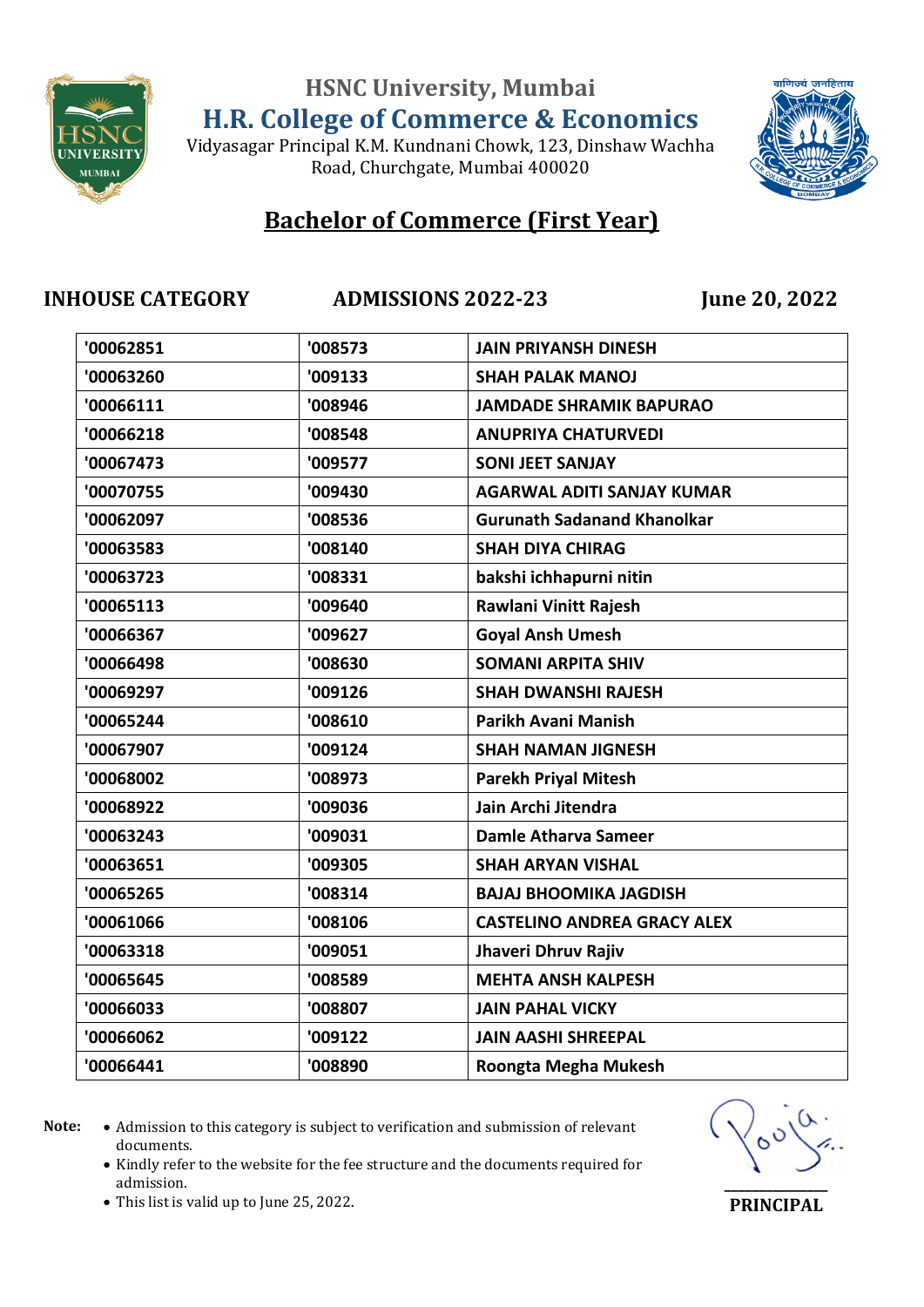

Vidyasagar Principal K.M. Kundnani Chowk, 123, Dinshaw Wachha

Road, Churchgate, Mumbai 400020



## **Bachelor of Commerce (First Year)**

**INHOUSE CATEGORY ADMISSIONS 2022-23 June 20, 2022**

| '00067108 | '009448 | Mehta Jash Jaideep              |
|-----------|---------|---------------------------------|
| '00067326 | '008855 | <b>SHAH ARHAM SHAILESH</b>      |
| '00070701 | '009419 | <b>SHAH MANN MANISH</b>         |
| '00071332 | '009530 | Joshi Anushka Deepak            |
| '00063626 | '008191 | <b>VAZ MELANIE OSCAR</b>        |
| '00066718 | '008729 | <b>JAJODIA SHIKHA SHRAVAN</b>   |
| '00061368 | '009418 | <b>JAIN NAMAN KUSHAL</b>        |
| '00061965 | '008267 | <b>KUBADIA NIRAJ PARAG</b>      |
| '00063248 | '008419 | <b>SHAH UNNATI DEEPAK</b>       |
| '00066496 | '009495 | <b>BHARUCHA BINAISHA HOSHI</b>  |
| '00067683 | '008818 | <b>SAVLAHANISHAMIT</b>          |
| '00070919 | '009451 | <b>SHAH DEVANSHI DIPESH</b>     |
| '00062977 | '008546 | <b>BAJAJ MADHAV ASHOK KUMAR</b> |
| '00063732 | '008217 | <b>KHANDELWAL YUTEE NITESH</b>  |
| '00065055 | '008229 | <b>PARMAR ANSH LALIT</b>        |
| '00065597 | '008590 | <b>Shah Jinang Vipul</b>        |
| '00060625 | '008317 | Shah krishi samir               |
| '00063777 | '008203 | <b>Saloni Bhavin Khant</b>      |
| '00063841 | '008937 | RAHEJA BHOOMI PANKAJ            |
| '00065407 | '008608 | Kedia Swarnalata Satyendra      |
| '00066458 | '009595 | <b>Mathur Minal Munish</b>      |
| '00066583 | '008954 | <b>DARJI VARSHIL NAVIN</b>      |
| '00066979 | '009306 | <b>MEHTA MAYANK ABHAY</b>       |
| '00068032 | '008899 | <b>SHAH SPARSH MALAY</b>        |
| '00069303 | '009294 | <b>RELE SAHANA RAHUL</b>        |
| '00068212 | '009538 | <b>VANKA KHUSHI RAJESH</b>      |
|           |         |                                 |

- Note:  $\bullet$  Admission to this category is subject to verification and submission of relevant documents.
	- Kindly refer to the website for the fee structure and the documents required for admission.



This list is valid up to June 25, 2022.

**\_\_\_\_\_\_\_\_\_\_\_\_\_\_\_ PRINCIPAL**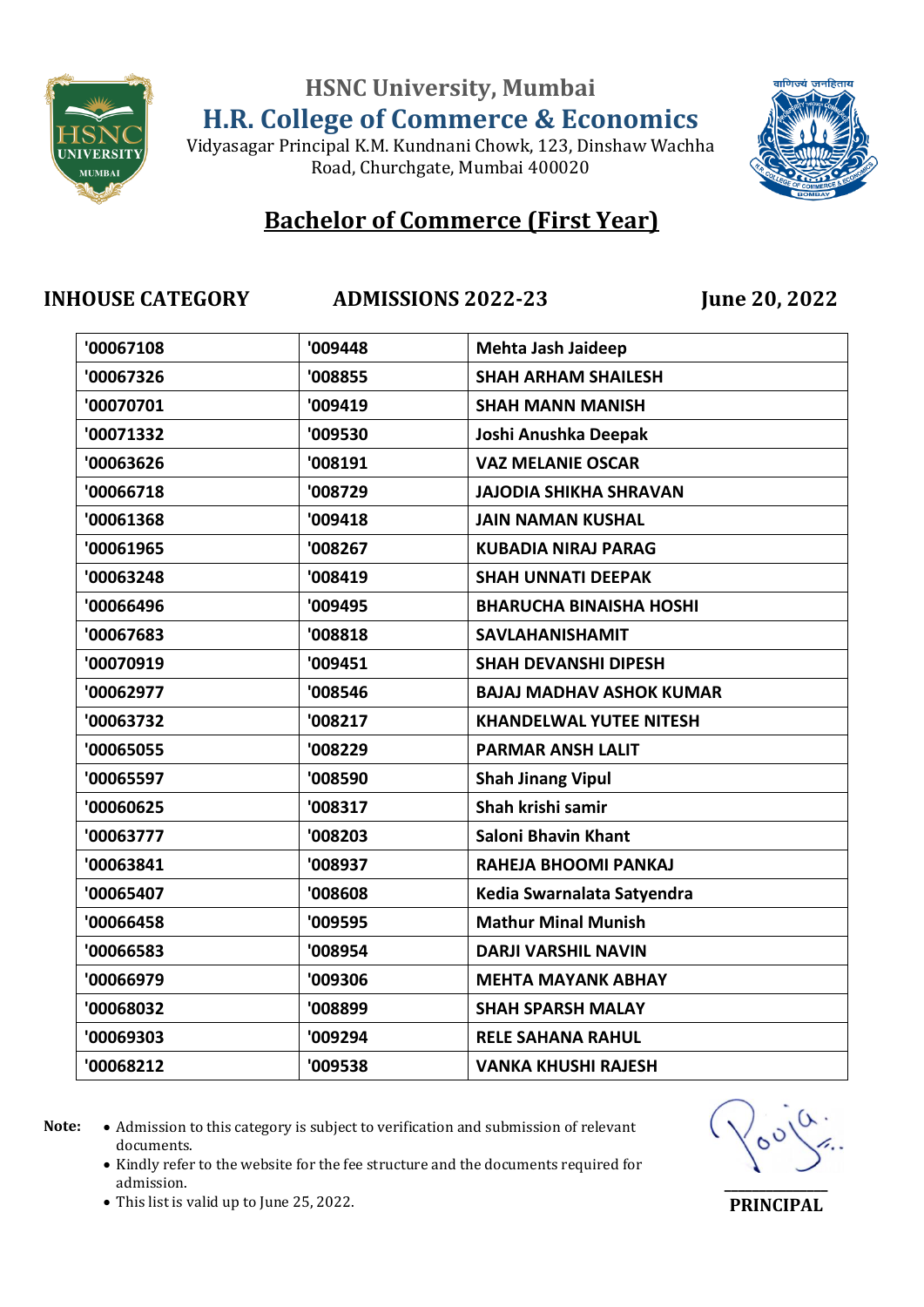

Vidyasagar Principal K.M. Kundnani Chowk, 123, Dinshaw Wachha Road, Churchgate, Mumbai 400020



## **Bachelor of Commerce (First Year)**

**INHOUSE CATEGORY ADMISSIONS 2022-23 June 20, 2022**

| '00068252 | '008943 | Doshi Vibhanshi Doshi             |
|-----------|---------|-----------------------------------|
| '00063340 | '008240 | <b>SHAH KUNAL KEYUR</b>           |
| '00065338 | '008564 | <b>MEHTA VATSAL NIRAV</b>         |
| '00067492 | '009334 | <b>SANGHVI HETH ARUN</b>          |
| '00063295 | '008527 | <b>Naman Bharat Shah</b>          |
| '00063341 | '008328 | <b>DASWANI VEERENDRA LAKHI</b>    |
| '00063501 | '008198 | <b>JAIN RAKSHEET PARESH</b>       |
| '00063628 | '008628 | <b>Shah Raaj Shardul</b>          |
| '00065153 | '008398 | <b>KAKU ISHITA ASHOK</b>          |
| '00065190 | '008304 | <b>SHAH DHRUV VIREN</b>           |
| '00065931 | '008560 | <b>LOHANI AYUSH RABINDARKUMAR</b> |
| '00069698 | '009236 | Jain Ishika Narpat                |
| '00063252 | '009515 | <b>RIVAN AGARWAL</b>              |
| '00063311 | '008270 | Anushka Sandeep Gade              |
| '00063328 | '009349 | <b>RAWADE ANUSHKA MADHAV</b>      |
| '00066134 | '008515 | <b>Dsilva Rianne Royston</b>      |
| '00068398 | '008967 | <b>Parekh Daksh Dilip</b>         |
| '00062020 | '008602 | <b>Patel Namrata Rajesh</b>       |
| '00067013 | '009650 | <b>SIROYA HONEY RAJESH</b>        |
| '00067483 | '008864 | <b>JAIN NIDHI VINOD</b>           |
| '00063499 | '008224 | <b>AROTE VAIBHAV RADHUJI</b>      |
| '00063754 | '008207 | Mangaldas Aditya Ravi             |
| '00066921 | '008710 | Harsh Rajesh Jain                 |
| '00067990 | '009682 | <b>Rungta Kushal Dinesh</b>       |
| '00068126 | '009426 | <b>Gupta Varun Shyamsunder</b>    |
| '00071125 | '009494 | <b>JAIN PARTH SANDEEP</b>         |
|           |         |                                   |

- Note:  $\bullet$  Admission to this category is subject to verification and submission of relevant documents.
	- Kindly refer to the website for the fee structure and the documents required for admission.



This list is valid up to June 25, 2022.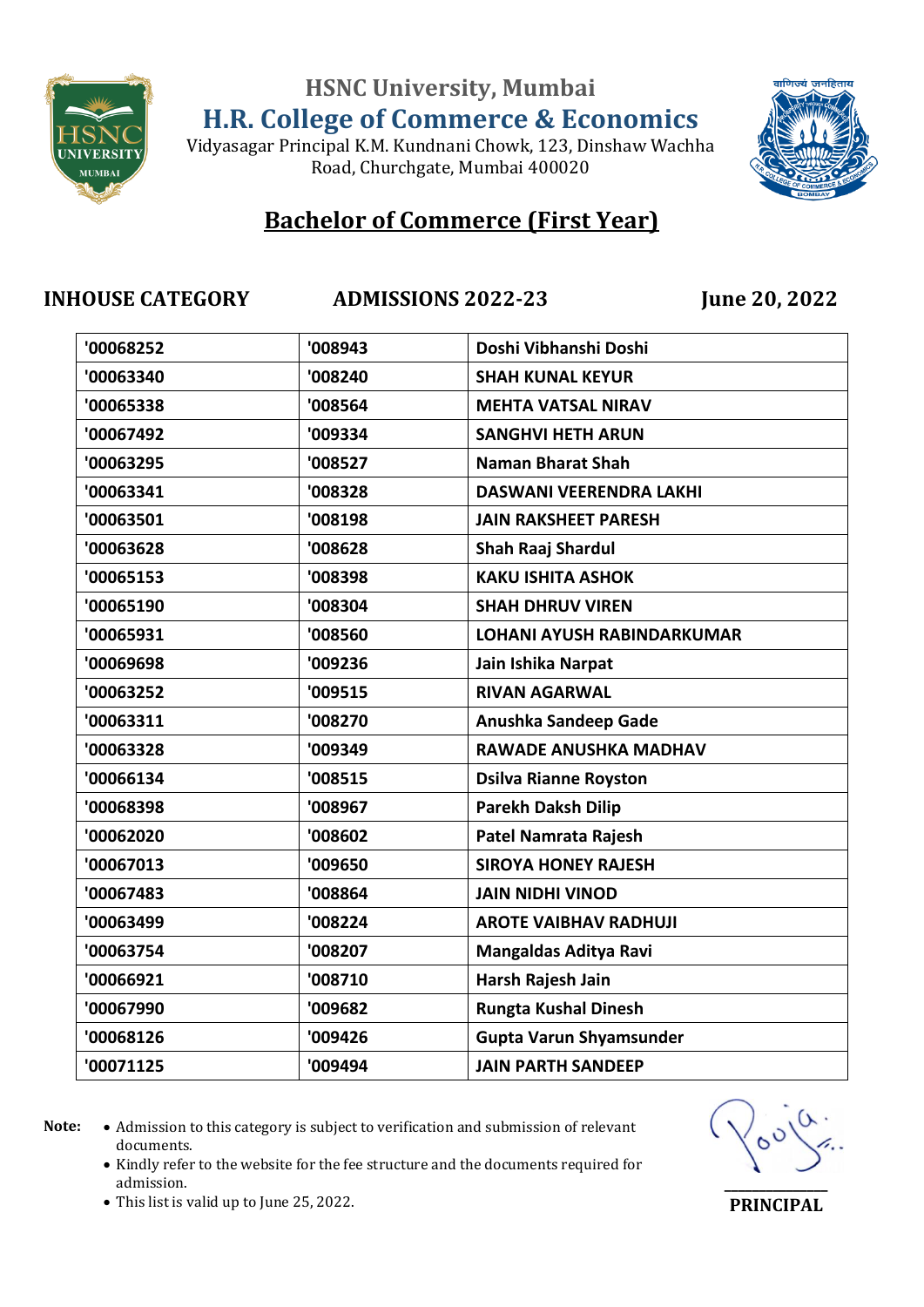

### Vidyasagar Principal K.M. Kundnani Chowk, 123, Dinshaw Wachha Road, Churchgate, Mumbai 400020

## **Bachelor of Commerce (First Year)**

**INHOUSE CATEGORY ADMISSIONS 2022-23 June 20, 2022**

वाणिज्यं जनहिताय

| '00063674 | '008135 | <b>Kopti Danial Riaz</b>          |
|-----------|---------|-----------------------------------|
| '00061247 | '008358 | <b>JAIN PRIT BHAGWATILAL</b>      |
| '00063684 | '008962 | <b>SHAH RIA RAJESH</b>            |
| '00066236 | '008558 | <b>AGRAWAL CHHAVI MANISH</b>      |
| '00068038 | '008902 | <b>MODY PAKSHAL AMIT</b>          |
| '00063249 | '008813 | <b>CHITALIA HENISHA MILAN</b>     |
| '00063711 | '008562 | <b>MEHTA PREKSHA TEJASH</b>       |
| '00063787 | '008255 | <b>SHAH ANOKHI RAJIV</b>          |
| '00064976 | '008404 | shreya manohar malkas             |
| '00067999 | '009080 | <b>DESAI HET DEVANG</b>           |
| '00061821 | '009432 | <b>SHADIJA ROSHNI SUNIL</b>       |
| '00062090 | '008174 | <b>VETAM SOHAM SATISH</b>         |
| '00065019 | '008218 | <b>ARDESHER JAHAN VISPY</b>       |
| '00065130 | '008282 | Topiwala Ebrahim Zainulabedin     |
| '00065147 | '008325 | Sahu Sneha Shivraj                |
| '00067229 | '008750 | <b>KANUGO KRISH MAHENDRA</b>      |
| '00067248 | '008766 | <b>JAIN VIDIT BHARAT</b>          |
| '00068120 | '009545 | <b>Chauhan Harsh Rajeev</b>       |
| '00068121 | '008904 | <b>HETVI RITESH SHAH</b>          |
| '00069280 | '009119 | <b>CHATNANI HARSHITA RAMESH</b>   |
| '00063270 | '008336 | <b>CHHAJER DAKSH GHEVARCHAND</b>  |
| '00063749 | '008160 | <b>PAREEK SHAGUN YOGESHKUMAR</b>  |
| '00065182 | '008283 | <b>KOTHARI ANAY HARISH</b>        |
| '00065695 | '008405 | KALSEKAR RUSHDA MOHAMMED FAROOQUE |
| '00065200 | '008288 | <b>SHAH JIYA MILAN</b>            |
| '00069416 | '009143 | Jain Moksh Sanjay                 |
|           |         |                                   |

Note:  $\bullet$  Admission to this category is subject to verification and submission of relevant documents.

• Kindly refer to the website for the fee structure and the documents required for admission.



This list is valid up to June 25, 2022.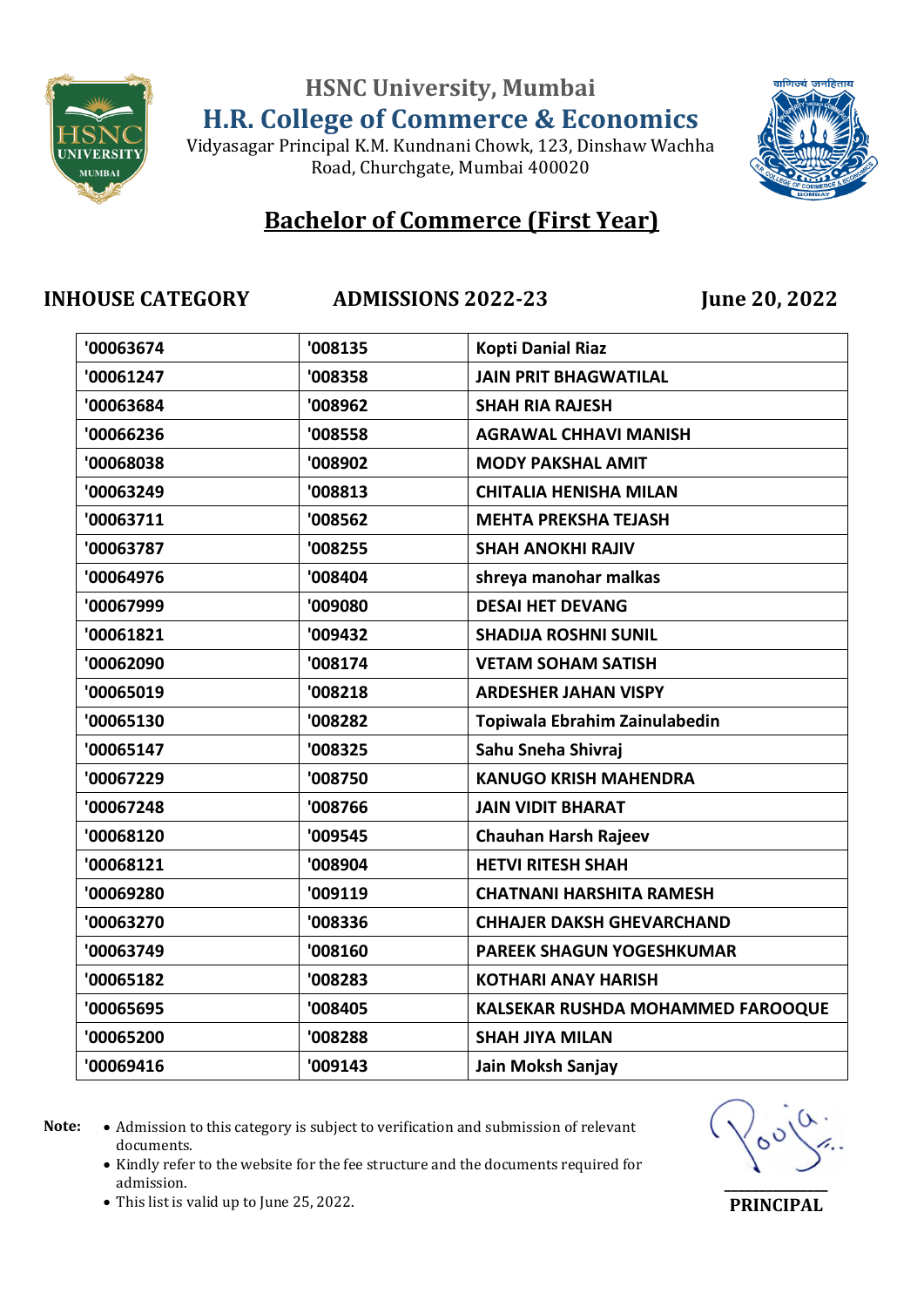

Vidyasagar Principal K.M. Kundnani Chowk, 123, Dinshaw Wachha Road, Churchgate, Mumbai 400020



## **Bachelor of Commerce (First Year)**

**INHOUSE CATEGORY ADMISSIONS 2022-23 June 20, 2022**

| '00062221 | '008370 | PUNAMIYA KALI HASMUKH         |
|-----------|---------|-------------------------------|
| '00063844 | '009621 | <b>MEHTA ANUSHA ASHOK</b>     |
| '00065256 | '009209 | <b>JAIN JAINESH ARUN</b>      |
| '00068092 | '008949 | <b>JAIN RICHA ALOK</b>        |
| '00068365 | '009188 | Gandhi vansh ravindra         |
| '00070047 | '009719 | Krisha Unilkumar Dosani       |
| '00060867 | '008131 | <b>Krish Girish Mehta</b>     |
| '00062067 | '008568 | <b>ANSH JHAVERI</b>           |
| '00063238 | '008424 | Jain Dishi Vipulkumar         |
| '00063337 | '008130 | <b>BOHRA TANVI PANKAJ</b>     |
| '00063465 | '009694 | PUNAMIYA SANA VIKRAM          |
| '00063764 | '008660 | <b>BAL DHRISHTI ROHIT</b>     |
| '00065507 | '008360 | <b>JAIN PARAM AMIT</b>        |
| '00067389 | '009403 | <b>DOSHI MILONI JAINESH</b>   |
| '00067398 | '008758 | <b>SHAH DHRUVIL PRAVIN</b>    |
| '00068090 | '009116 | <b>PARIKH PAHAL MAULIK</b>    |
| '00071288 | '009613 | <b>Sheth Chaitya Chirag</b>   |
| '00063266 | '008444 | <b>Joshi Avish Hitesh</b>     |
| '00065056 | '008445 | <b>SHAH KRISH RAJESH</b>      |
| '00063541 | '008338 | Mishra Arpita Rajesh          |
| '00063793 | '008919 | <b>JIVRAJKA KHUSHI VIKAS</b>  |
| '00071888 | '009655 | <b>MEHTA CHESTHA NAVEEN</b>   |
| '00063263 | '008823 | <b>SHAH HEEYA SAMIR</b>       |
| '00063268 | '008565 | <b>Dhanak Deepak Vithal</b>   |
| '00063460 | '008975 | <b>JAIN TANAY VISHAL</b>      |
| '00067031 | '008721 | <b>Dhatri Mahendra Pandey</b> |
|           |         |                               |

- Note:  $\bullet$  Admission to this category is subject to verification and submission of relevant documents.
	- Kindly refer to the website for the fee structure and the documents required for admission.



**PRINCIPAL**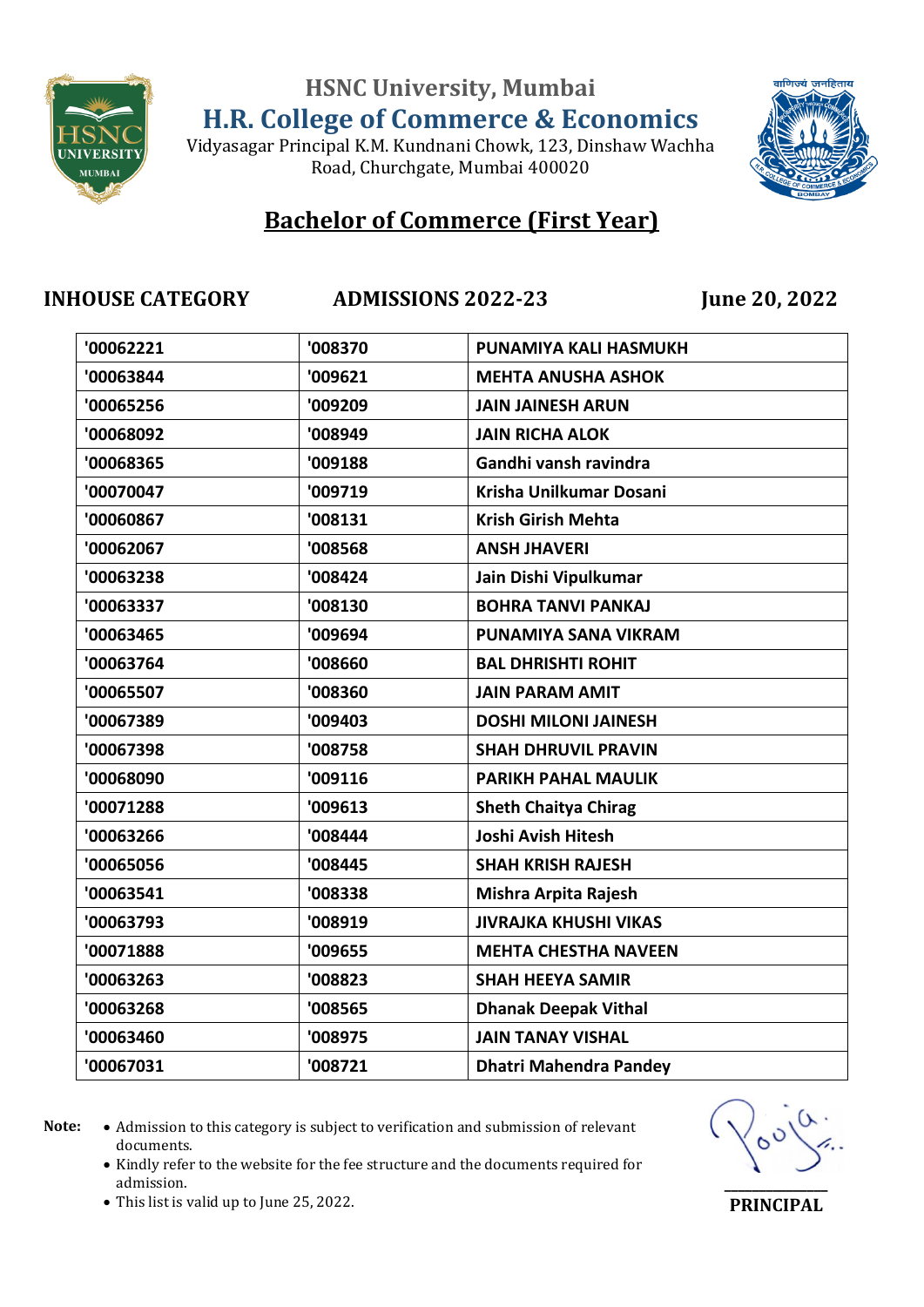

Vidyasagar Principal K.M. Kundnani Chowk, 123, Dinshaw Wachha Road, Churchgate, Mumbai 400020



## **Bachelor of Commerce (First Year)**

**INHOUSE CATEGORY ADMISSIONS 2022-23 June 20, 2022**

| '009131 | <b>Hitaansh Punit Mehta</b>     |
|---------|---------------------------------|
| '008805 | <b>GANDHI RIYA KETAN</b>        |
| '008225 | Sonigara Heena Bharat           |
| '009055 | <b>Bhansali Krish Naresh</b>    |
| '008339 | bhambhani saumyaa girish        |
| '009428 | <b>JAIN DHRUVI KIRTI</b>        |
| '009162 | <b>Vohera Parshvi Sandip</b>    |
| '009219 | <b>Masal Smit Kiran</b>         |
| '009165 | <b>Mutta Deep Hitesh</b>        |
| '008780 | <b>MEHTA SIDDHANT JINESH</b>    |
| '008341 | <b>Nehansh Arvind Shah</b>      |
| '008588 | <b>SHAH ANSH YASHPAL</b>        |
| '009528 | Somani Aryan Bharat             |
| '008459 | <b>SHAH RITI RAKESH</b>         |
| '008693 | Sayani shagufta farooque        |
| '009290 | <b>MANASHREE DEEPAK MUNDRA</b>  |
| '008533 | <b>SAMIT RAVI KALRO</b>         |
| '009674 | <b>Arpit Chudiwala</b>          |
| '008232 | Priti Kamal Gangaramani         |
| '009590 | <b>SHAH KUSH MITESH</b>         |
| '008570 | <b>SUMAI BHAVESH JAGDISH</b>    |
| '008090 | <b>GEORGE HANNA MARY</b>        |
| '009447 | <b>BHANSALI DARSHIL BHAVESH</b> |
| '009518 | Nainani aman kishin             |
| '008638 | <b>JAIN AASMI KALPESH</b>       |
| '008965 | <b>Kavach Piyush Mehta</b>      |
|         |                                 |

Note:  $\bullet$  Admission to this category is subject to verification and submission of relevant documents.

• Kindly refer to the website for the fee structure and the documents required for admission.



**PRINCIPAL**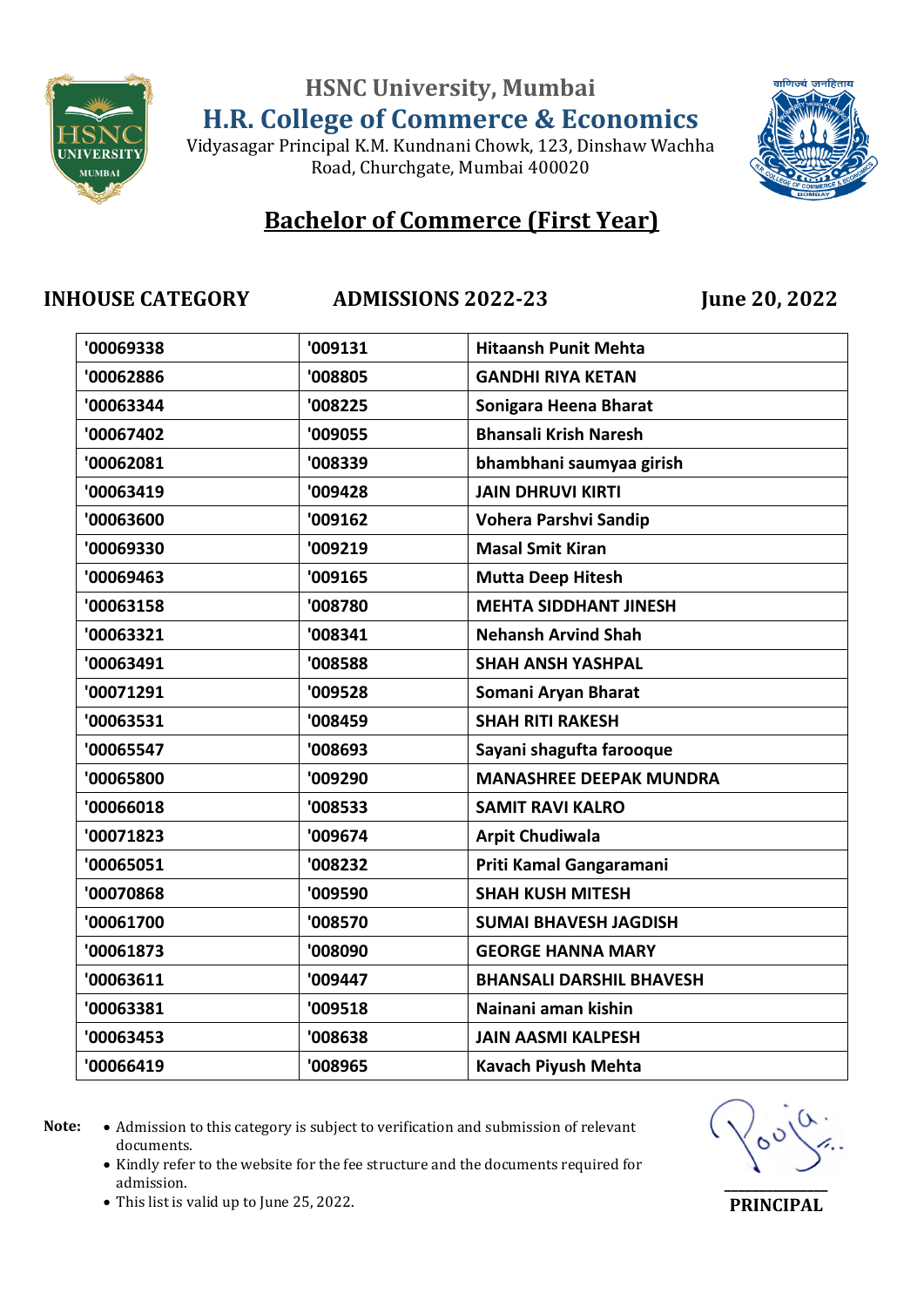

वाणिज्यं जनहिताय

### Vidyasagar Principal K.M. Kundnani Chowk, 123, Dinshaw Wachha Road, Churchgate, Mumbai 400020

## **Bachelor of Commerce (First Year)**

**INHOUSE CATEGORY ADMISSIONS 2022-23 June 20, 2022**

| '00061371 | '008594 | <b>MANYAL VEDIKA SUNIL</b>       |
|-----------|---------|----------------------------------|
| '00061938 | '008093 | Noyanica Summetkumar Dutta       |
| '00062992 | '008947 | <b>NARWANI RISHABH KANAYALAL</b> |
| '00064918 | '008841 | <b>JAIN PRATHAM DINESH</b>       |
| '00067826 | '008847 | <b>ADVANI SANJAY DEEP</b>        |
| '00063053 | '008677 | <b>Avanee Anil Maheshwari</b>    |
| '00063359 | '008491 | <b>SHETTY SHREYA RATNAKAR</b>    |
| '00062465 | '008032 | <b>SAND RONAK NIRMAL</b>         |
| '00066709 | '008685 | <b>MAKHIJA RITVIK VIVEK</b>      |
| '00069669 | '009221 | <b>JAIN JIYA SATISH</b>          |
| '00063275 | '009537 | <b>SAKARIYA KHUSHI RITESH</b>    |
| '00063797 | '008306 | <b>MAKHIJA KARAN DINESHKUMAR</b> |
| '00066286 | '008763 | Makati Zainab Mufaddal           |
| '00069323 | '009172 | Doshi Princy Chandrakant         |
| '00071595 | '009611 | <b>SAWANT MANSI RAVJI</b>        |
| '00062709 | '008878 | <b>BHAMBHANI DHAKSHA MAHESH</b>  |
| '00063358 | '008347 | <b>MODI PRANAY CHINMAY</b>       |
| '00065505 | '008578 | Lad Ojal Prashant                |
| '00067285 | '009346 | <b>JHAVERI AASTHA APURVA</b>     |
| '00069461 | '009171 | Gauri Acharekar                  |
| '00065951 | '009020 | <b>JAANVI VICKY SHAH</b>         |
| '00063267 | '008622 | <b>JAIN RACHI DILKHUSH</b>       |
| '00069115 | '009082 | Soni Meet Sanjay                 |
| '00062033 | '008688 | <b>JISHA ROBICHAN</b>            |
| '00062874 | '008351 | <b>MANWAANI PRIYANKA MUKESH</b>  |
| '00065050 | '008254 | <b>JAIN PALASH KALPESH</b>       |
|           |         |                                  |

Note:  $\bullet$  Admission to this category is subject to verification and submission of relevant documents.

• Kindly refer to the website for the fee structure and the documents required for admission.



This list is valid up to June 25, 2022.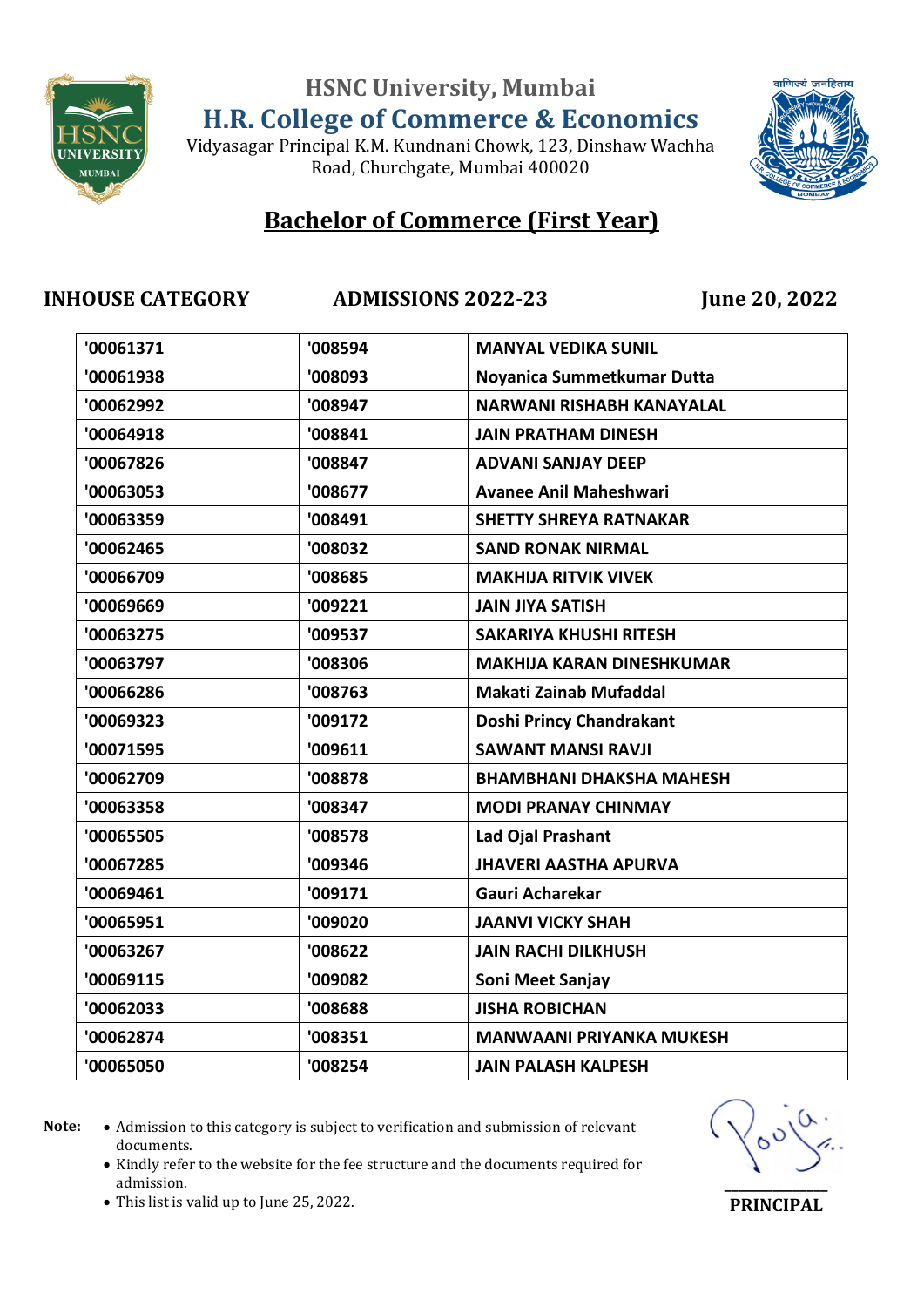

वाणिज्यं जनहिताय

### Vidyasagar Principal K.M. Kundnani Chowk, 123, Dinshaw Wachha Road, Churchgate, Mumbai 400020

# **Bachelor of Commerce (First Year)**

### **INHOUSE CATEGORY ADMISSIONS 2022-23 June 20, 2022**

| '00066473 | '009323 | aashna rajesh doctor            |
|-----------|---------|---------------------------------|
| '00066860 | '008725 | <b>GURUJI NISHI JIGNESH</b>     |
| '00067432 | '009030 | Chawla Vidhi Vijaykumar         |
| '00067497 | '008768 | <b>Mittal Dhirgh Umesh</b>      |
| '00068582 | '009216 | Deep navindra oza               |
| '00063107 | '008867 | <b>KATARIA KASHISH SURAJ</b>    |
| '00067228 | '008744 | Krishma Dhirendra Kadu          |
| '00069647 | '009332 | <b>AJMERA VIRAAJ HIMANSHU</b>   |
| '00062951 | '009115 | <b>JAISINGH TARUN JITENDRA</b>  |
| '00063169 | '008352 | POTDAR SIDDHI HEMANT            |
| '00063492 | '008507 | <b>RODRIGUES SLEVITA RAJESH</b> |
| '00066059 | '008717 | jain vidhi sanjay               |
| '00068716 | '009676 | Khubchandani Sushil Vijay       |
| '00063034 | '008439 | Nihalani Piyu Rajesh            |
| '00068536 | '009064 | <b>JEVIN KAMLESH SANGHVI</b>    |
| '00065295 | '009212 | <b>Hardeep Singh Negi</b>       |
| '00067249 | '009496 | Srishti Shynu                   |
| '00069874 | '009309 | <b>Jash Viren Rathi</b>         |
| '00061342 | '009423 | <b>TALREJA TANYA RAJESH</b>     |
| '00061656 | '008175 | Priti Vashu Bhatia              |
| '00063442 | '008364 | <b>JAIN ANSH SANJAY</b>         |
| '00068131 | '008926 | <b>VAISHAMPAYAN GAURI AMIT</b>  |
| '00070658 | '009404 | Tanvi Makwana                   |
| '00061430 | '008645 | <b>Sidhani Mahek Devanand</b>   |
| '00065002 | '008259 | <b>GALA PRIYANSHI MAHENDRA</b>  |
| '00064913 | '009615 | <b>DUSEJA RAJIV AMIT</b>        |
|           |         |                                 |

Note:  $\bullet$  Admission to this category is subject to verification and submission of relevant documents.

• Kindly refer to the website for the fee structure and the documents required for admission.



This list is valid up to June 25, 2022.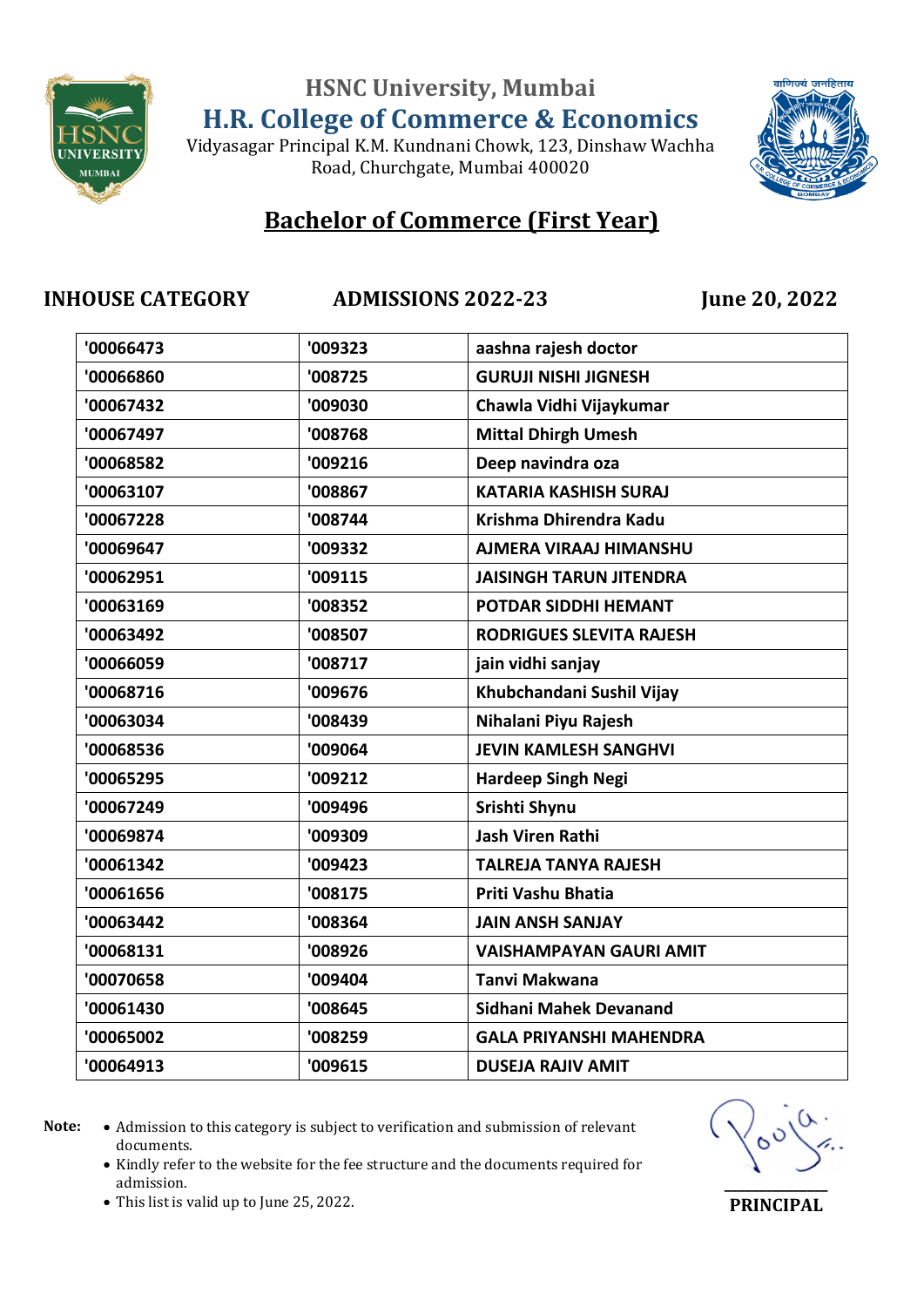

Vidyasagar Principal K.M. Kundnani Chowk, 123, Dinshaw Wachha Road, Churchgate, Mumbai 400020



## **Bachelor of Commerce (First Year)**

**INHOUSE CATEGORY ADMISSIONS 2022-23 June 20, 2022**

| '00069149 | '009093 | <b>BHAPKAR ISHA SANTOSH</b>      |
|-----------|---------|----------------------------------|
| '00063265 | '009588 | Tanishka kamal bhojwani          |
| '00064912 | '008485 | Rangray Ishika Kamal             |
| '00060133 | '008028 | Dedhia Tisha Bhavin              |
| '00062071 | '008948 | Aidasani Pratham Dinesh          |
| '00063789 | '008374 | <b>SOMNANI CHANDNI SUNIL</b>     |
| '00063490 | '009117 | Sanghvi Ananya Kiran             |
| '00063656 | '009153 | <b>Sheth Pratham Hiten</b>       |
| '00066767 | '009457 | kedia swayam kailash             |
| '00062821 | '008921 | <b>JETHANI ANAND RAJESH</b>      |
| '00063512 | '008147 | <b>MORSAWALA KHUSHI SHASHANK</b> |
| '00065689 | '008407 | <b>MANE SAKSHI SUNIL</b>         |
| '00066002 | '008577 | <b>KSHATRIYA JIYANSHI RAKESH</b> |
| '00063271 | '008110 | <b>JAIN YUTIKA VIPUL</b>         |
| '00065316 | '008295 | <b>MULTANI KRITIKA NAVIN</b>     |
| '00060777 | '009229 | <b>GAUURI VINAYAK MISHAL</b>     |
| '00063680 | '008246 | Aeshna Prashant Lodha            |
| '00063331 | '008557 | <b>ASRANI VINAY GIRISH</b>       |
| '00066259 | '008752 | <b>VIRAJ VIPUL SAMANI</b>        |
| '00068740 | '009654 | Vanshraaj Prashant Khakhar       |
| '00061456 | '009436 | Nikhil rajesh chhabria           |
| '00063190 | '009260 | <b>RUIA SIDDHANT GIRISH</b>      |
| '00063407 | '009342 | <b>SHAH SRISHTI NITIN</b>        |
| '00070450 | '009359 | <b>SHAH SRISHTI NITIN</b>        |
| '00070982 | '009501 | <b>BHAGNANI VANSH SUNIL</b>      |
| '00062666 | '008340 | <b>Chhabria Ronit Naresh</b>     |
|           |         |                                  |

- Note:  $\bullet$  Admission to this category is subject to verification and submission of relevant documents.
	- Kindly refer to the website for the fee structure and the documents required for admission.



**PRINCIPAL**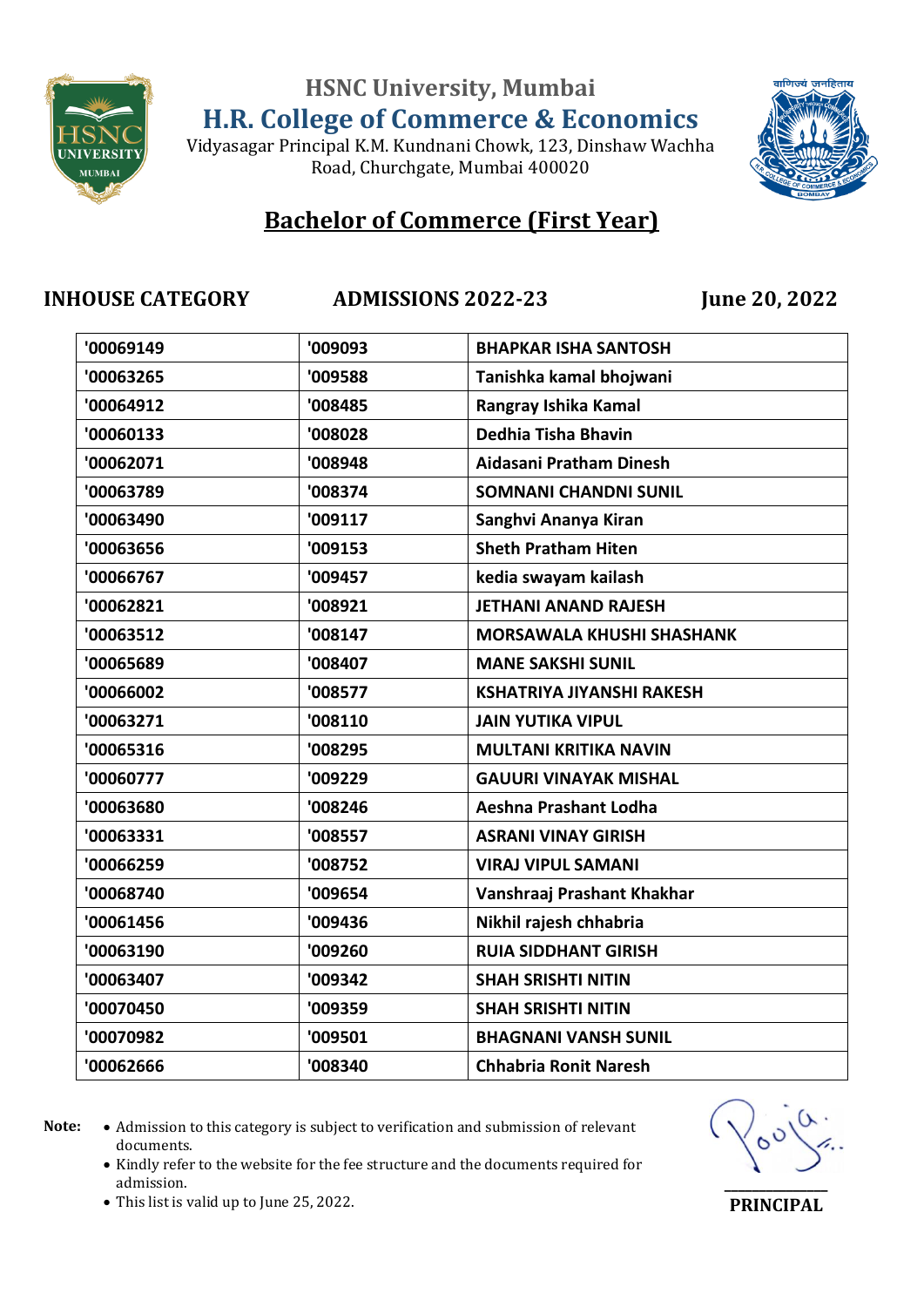

वाणिज्यं जनहिताय

### Vidyasagar Principal K.M. Kundnani Chowk, 123, Dinshaw Wachha Road, Churchgate, Mumbai 400020

## **Bachelor of Commerce (First Year)**

### **INHOUSE CATEGORY ADMISSIONS 2022-23 June 20, 2022**

| '00062691 | '008313 | <b>CARDOZO JOSHUA RAYMOND</b>    |
|-----------|---------|----------------------------------|
| '00063276 | '008236 | Munde Siddhi Baban               |
| '00069337 | '009146 | Chotrani Bhoomika Jaikishan      |
| '00062882 | '008706 | <b>MODY YASH ASHIT</b>           |
| '00063059 | '009670 | hemrajani palak rajesh           |
| '00068604 | '009265 | <b>SANKHLA YASH KAILASH</b>      |
| '00060444 | '009576 | <b>ROCHLANI MOHIT ANIL</b>       |
| '00065196 | '008344 | <b>Dhvani Deepak Mistry</b>      |
| '00066227 | '009182 | <b>Chawla Amritsingh sanjay</b>  |
| '00062976 | '009150 | <b>CHHABRIA SAHIL CHUNILAL</b>   |
| '00070637 | '009659 | <b>SHAH SHASHVI SANJAY</b>       |
| '00069601 | '009192 | <b>Kukreja Anmol Sunil</b>       |
| '00063323 | '008226 | Solanki Mahek Yogesh             |
| '00063673 | '008571 | <b>Shreyas Arun Pokharkar</b>    |
| '00065551 | '009234 | <b>DOSHI TITHI JITENDRA</b>      |
| '00067452 | '009512 | bafna diya deepak                |
| '00065326 | '008327 | sabhnani harsh hitesh            |
| '00060462 | '008800 | mulani lehar vinod               |
| '00063516 | '009400 | <b>NAGPAL SIDHARTH ROMIT</b>     |
| '00066521 | '008828 | <b>MANDHWANI RITIKA SARWAN</b>   |
| '00060431 | '008096 | Muskaan rawat                    |
| '00063258 | '008765 | <b>Bahadur Advait Gaurav</b>     |
| '00069327 | '009195 | Parekh Vriti Dharmendra          |
| '00069552 | '009180 | Shaikh Madhniya Mohd Faize       |
| '00063536 | '009169 | <b>AGRAWAL ARUSH ROHIT</b>       |
| '00065789 | '009279 | <b>CHIKHALIKAR MIHIKA SACHIN</b> |
|           |         |                                  |

Note:  $\bullet$  Admission to this category is subject to verification and submission of relevant documents.

• Kindly refer to the website for the fee structure and the documents required for admission.



This list is valid up to June 25, 2022.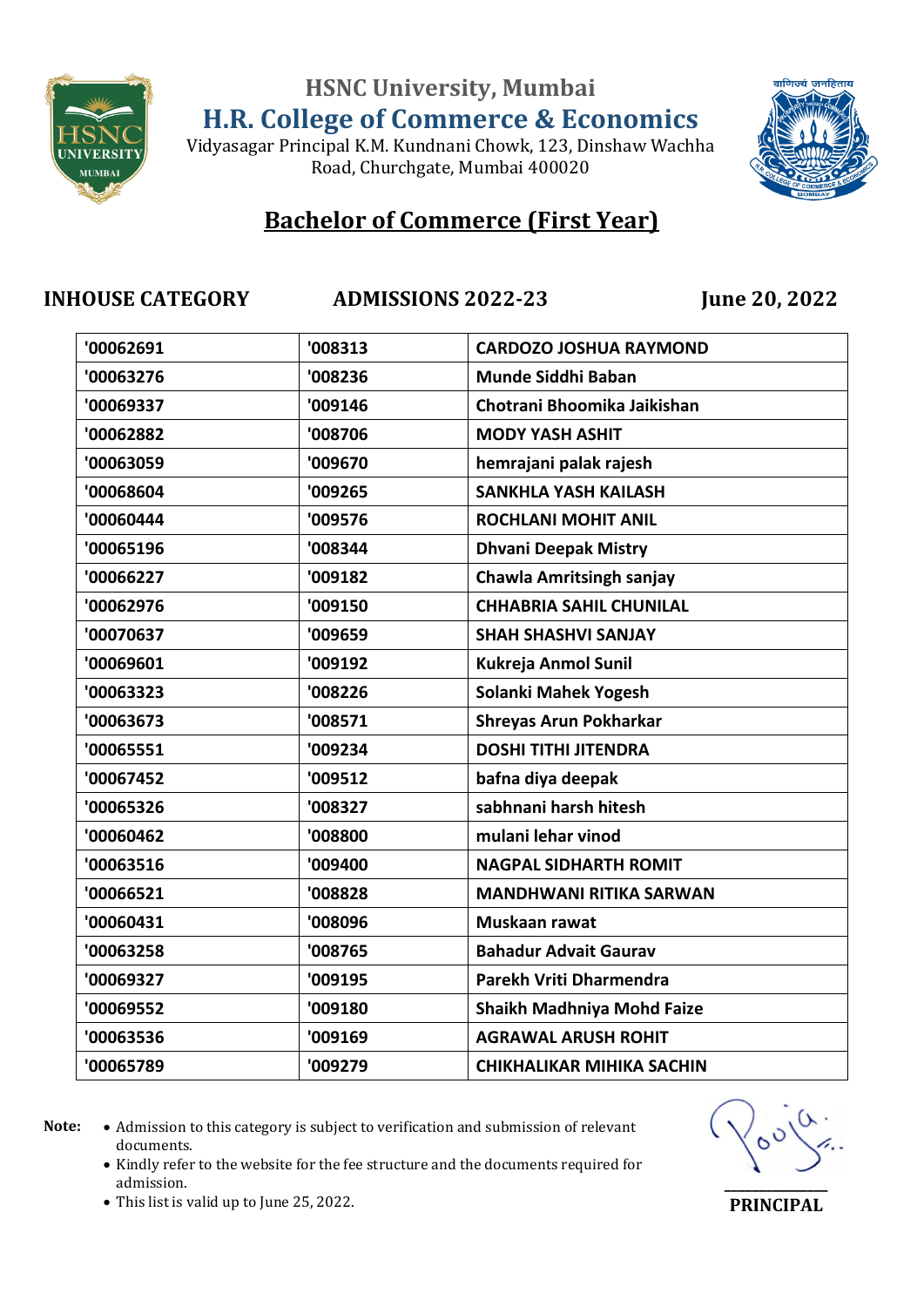

Vidyasagar Principal K.M. Kundnani Chowk, 123, Dinshaw Wachha Road, Churchgate, Mumbai 400020



## **Bachelor of Commerce (First Year)**

**INHOUSE CATEGORY ADMISSIONS 2022-23 June 20, 2022**

| '00065064 | '008636 | <b>Bhagwat Vaidehi Chandan</b>   |
|-----------|---------|----------------------------------|
| '00066694 | '009168 | Jarka Sagar Ashok                |
| '00066092 | '008907 | <b>MERANI HARSH CHANDRU</b>      |
| '00063024 | '008910 | AYESHA AQMAL BANARASWALA         |
| '00061763 | '008312 | <b>OTWANI PALASH KANTESH</b>     |
| '00062933 | '009296 | <b>KHAN JASMINE ASHFAQUE</b>     |
| '00066353 | '008778 | <b>NEBHANI DRISHTI MAESH</b>     |
| '00063773 | '008156 | <b>BILIMORIA RUSTOM FIRDAUS</b>  |
| '00070236 | '009343 | <b>CHAWLA HIMANI JEETENDRA</b>   |
| '00063725 | '009509 | <b>WADHWA SHAIL SANJAY</b>       |
| '00064916 | '008176 | <b>THAKUR HARSH AJIT</b>         |
| '00065143 | '009079 | <b>SHAH HET HITESH</b>           |
| '00065641 | '008380 | <b>TORKA VANSHIKA VIJAY</b>      |
| '00063483 | '008284 | Ziyah Vastani                    |
| '00063602 | '008477 | <b>JAIN SAMKIT ARVIND REKHA</b>  |
| '00063848 | '008616 | <b>MOTIRAMANI HARSH KAMAL</b>    |
| '00072174 | '009707 | punjabi rania amar               |
| '00065584 | '008381 | <b>KANAK RAVI VADHRYA</b>        |
| '00063296 | '008466 | DHANSINGHANI KRISHNA ANIL KARINA |
| '00063336 | '008473 | <b>LEVANA SATISH JAIN</b>        |
| '00061226 | '008387 | <b>Benara Utsav Abhay</b>        |
| '00063432 | '008510 | Gurbani Vedika Ram               |
| '00068717 | '009307 | <b>HINGORANI LOKESH SUNIL</b>    |
| '00069469 | '009320 | Ruprel Ishika Narendra           |
| '00066416 | '008722 | <b>Pereira Reuel Wilson</b>      |
| '00060367 | '008335 | <b>BHATIA NIKHIL MUKESH</b>      |
|           |         |                                  |

- Note:  $\bullet$  Admission to this category is subject to verification and submission of relevant documents.
	- Kindly refer to the website for the fee structure and the documents required for admission.



This list is valid up to June 25, 2022.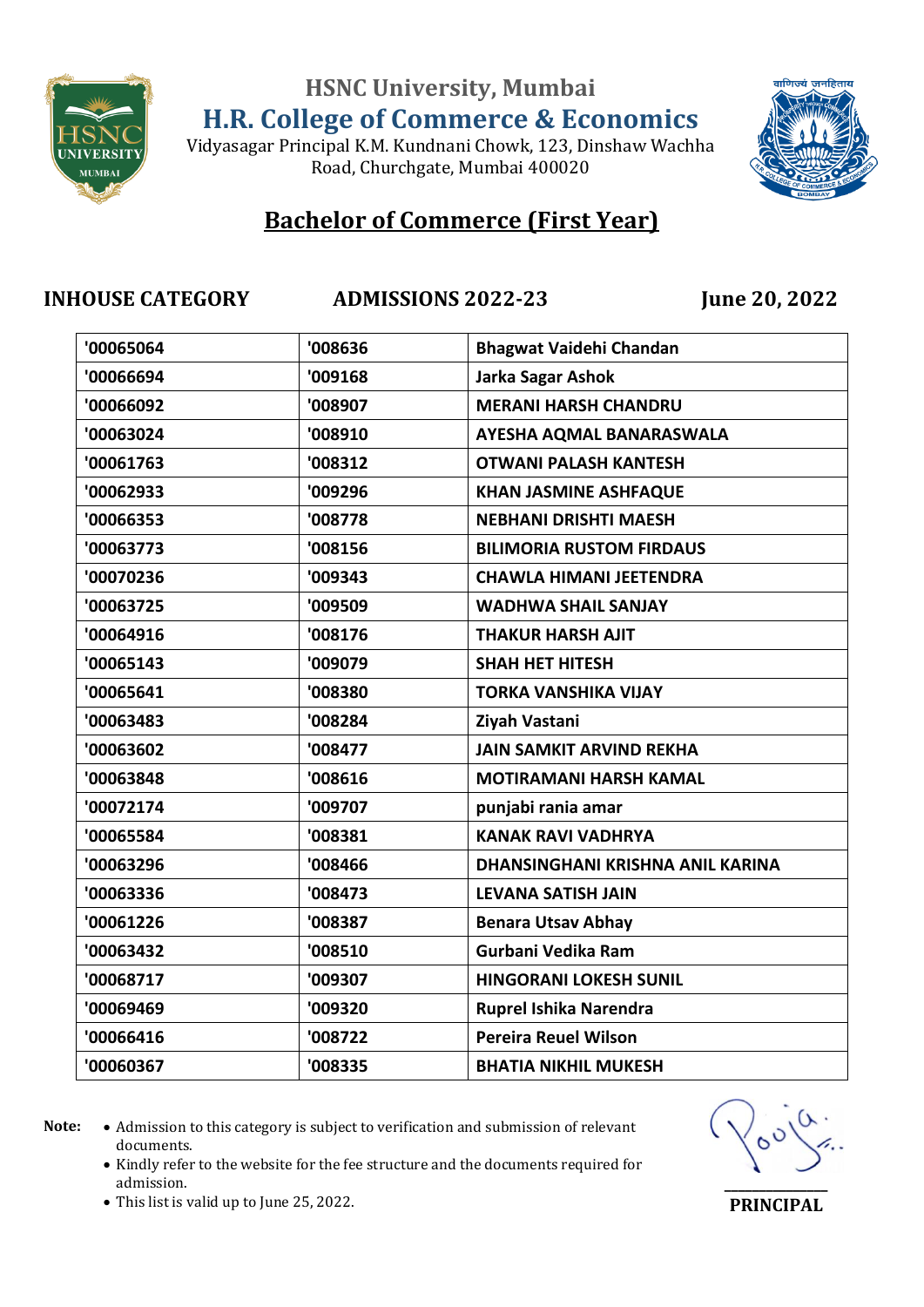

Vidyasagar Principal K.M. Kundnani Chowk, 123, Dinshaw Wachha Road, Churchgate, Mumbai 400020



## **Bachelor of Commerce (First Year)**

**INHOUSE CATEGORY ADMISSIONS 2022-23 June 20, 2022**

| '00062178 | '008051 | <b>PURSWANI MEET NAVIN</b>            |
|-----------|---------|---------------------------------------|
| '00065394 | '009137 | <b>Behrani Divya Prem</b>             |
| '00066648 | '009259 | <b>ISRANI DEVIK MAHESH</b>            |
| '00061187 | '008329 | Bhojwani romy anil                    |
| '00063481 | '008172 | Kishnani Hitashi Mukesh               |
| '00067150 | '008916 | Tamanna panda                         |
| '00068149 | '008927 | <b>Thakkar Raunit Vipul</b>           |
| '00063475 | '008395 | <b>Swetta Diya Mukesh</b>             |
| '00063553 | '009692 | <b>RAJANI SNEHA NANDLAL</b>           |
| '00065995 | '008451 | <b>HIRANI HARSHA PRAKASH</b>          |
| '00068796 | '009679 | <b>Saple Siddhant Nilesh</b>          |
| '00069544 | '009302 | Nathani Jitesh Haresh                 |
| '00066177 | '008609 | <b>MENGHANI ASHWIN RAJESH</b>         |
| '00062217 | '008056 | <b>LUDHWANI SAHIL HARESH</b>          |
| '00063304 | '008686 | <b>Batliwalla Biaanca Rashid</b>      |
| '00063816 | '008852 | <b>MIRANI KANCHAN PRAKASH</b>         |
| '00066650 | '009701 | Prachi Sunil Jagyasi                  |
| '00067087 | '008799 | <b>IYER SHIVKUMAR RAVI</b>            |
| '00070913 | '009444 | <b>TIBREWALA SMRUTI NILESH</b>        |
| '00063239 | '009327 | <b>Meherally Aara Sadiq</b>           |
| '00063557 | '009027 | <b>Lund Kanishq Minesh</b>            |
| '00067048 | '009498 | vanigota vansh rajesh                 |
| '00063363 | '008235 | visaria yahvi mitesh                  |
| '00062185 | '008184 | Gajendragadkar Dhriti Shirish Radhika |
| '00065419 | '009249 | SIDDIQUE ASHAR MOHD ASHFAQUE          |
| '00061261 | '009358 | Bijlani Jenny Vijay                   |
|           |         |                                       |

Note:  $\bullet$  Admission to this category is subject to verification and submission of relevant documents.

• Kindly refer to the website for the fee structure and the documents required for admission.



This list is valid up to June 25, 2022.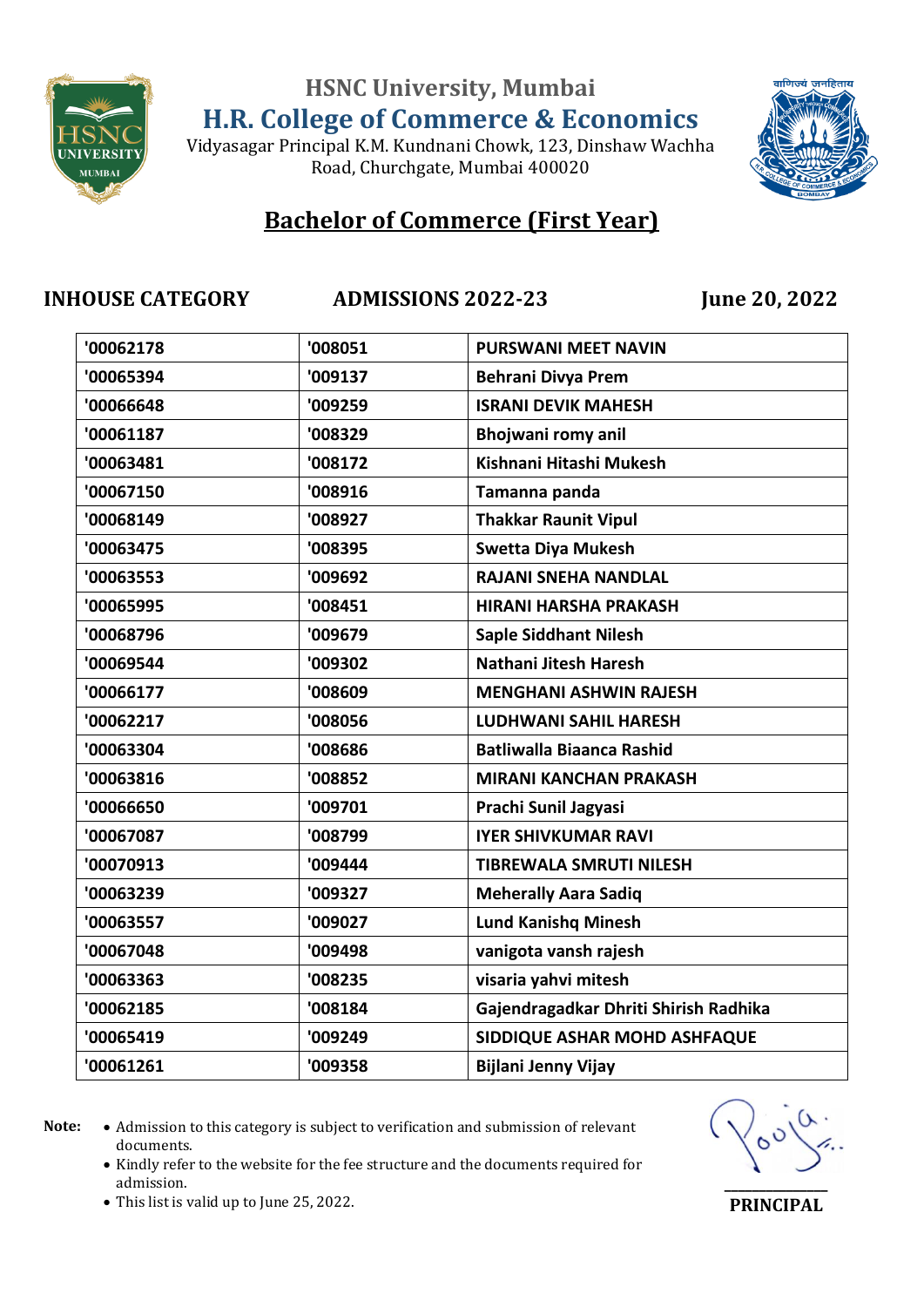

Vidyasagar Principal K.M. Kundnani Chowk, 123, Dinshaw Wachha Road, Churchgate, Mumbai 400020



## **Bachelor of Commerce (First Year)**

**INHOUSE CATEGORY ADMISSIONS 2022-23 June 20, 2022**

| '00065544 | '009356 | <b>Yoshua Chettiar</b>          |
|-----------|---------|---------------------------------|
| '00061258 | '008153 | <b>BHATIA BHAVESH RAM</b>       |
| '00062258 | '009626 | manwani laksh mahesh            |
| '00067180 | '008834 | <b>Katrak Kaivan Porus</b>      |
| '00070177 | '009592 | vaibhav pahuja                  |
| '00069377 | '009151 | lalla jagdish naresh            |
| '00063132 | '009239 | <b>Narang Nikhil Suresh</b>     |
| '00063513 | '008188 | <b>KADAM SHANTANU PRAKASH</b>   |
| '00066600 | '008668 | <b>Motwani Mahek Haresh</b>     |
| '00067690 | '008826 | <b>Shah Harshi Umesh</b>        |
| '00065267 | '008316 | <b>Gurav Pranali Prithviraj</b> |
| '00069217 | '009382 | <b>Gonsalves Serene Wilson</b>  |
| '00072120 | '009699 | <b>GALA FALAK PANKAJ</b>        |
| '00067599 | '008793 | sotya aachal shankerlal         |
| '00063364 | '009357 | Makhija Sahil Deepak            |
| '00065763 | '008433 | <b>PARKER RIA PRADIP</b>        |
| '00063013 | '008319 | <b>RUPANI KIRAN RAJESH</b>      |
| '00070071 | '009292 | Dhameja Prashant Ram            |
| '00061240 | '009258 | Talreja Chinket sanjay          |
| '00064952 | '009160 | jeswani chirag ravi             |
| '00067618 | '008797 | saifi safiya wajid husain       |
| '00069378 | '009237 | Shezan Homiyar Dhamodiwala      |
| '00066071 | '008479 | Ahuja Aryan Manoj               |
| '00063236 | '008789 | <b>Jalak Shailesh Dhalawat</b>  |
| '00061888 | '008133 | <b>JESSICA JAIRAJ BADLANI</b>   |
| '00063143 | '009257 | Sharma Bhoomika Jaidev          |
|           |         |                                 |

- Note:  $\bullet$  Admission to this category is subject to verification and submission of relevant documents.
	- Kindly refer to the website for the fee structure and the documents required for admission.



This list is valid up to June 25, 2022.

**\_\_\_\_\_\_\_\_\_\_\_\_\_\_\_ PRINCIPAL**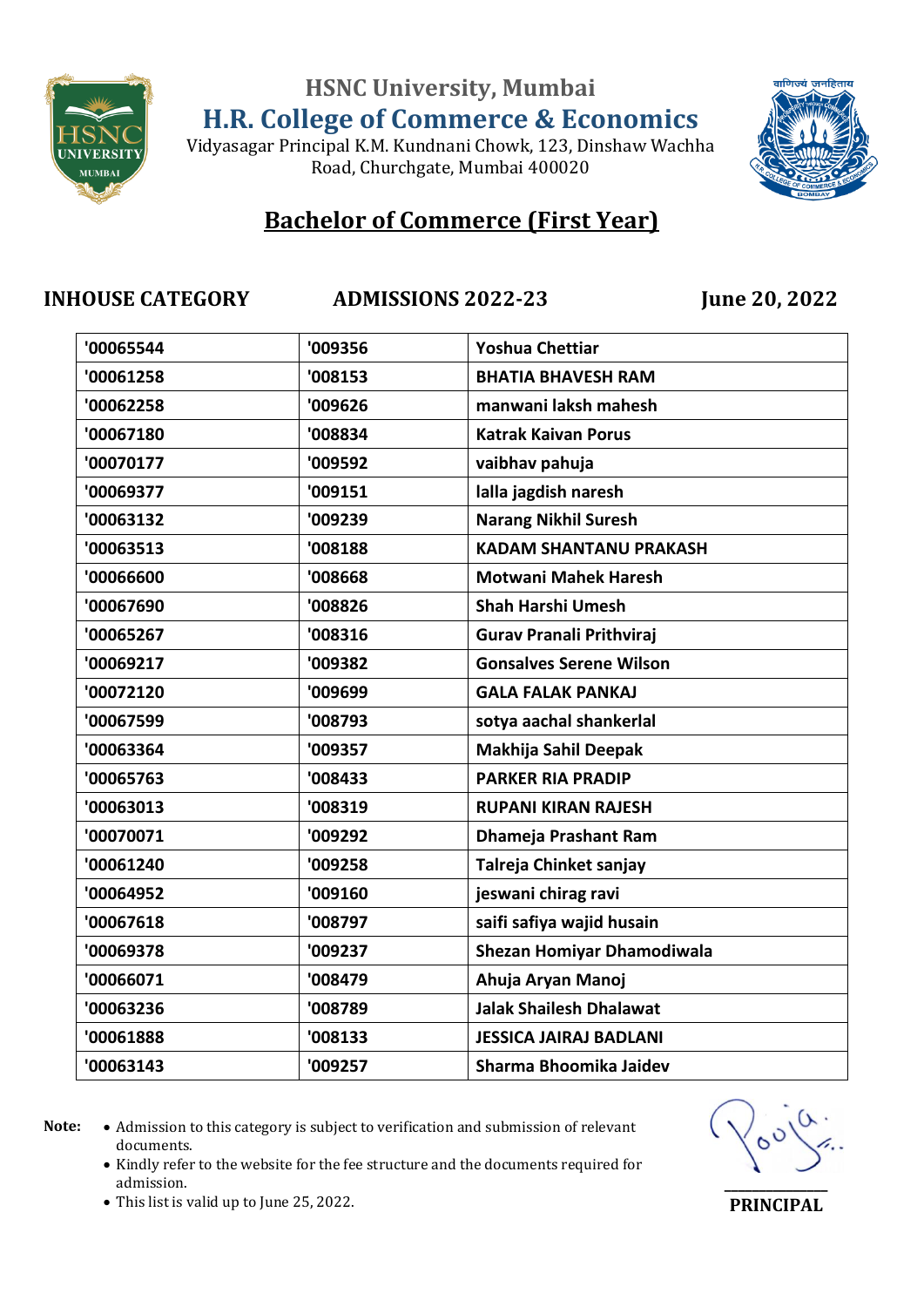

Vidyasagar Principal K.M. Kundnani Chowk, 123, Dinshaw Wachha Road, Churchgate, Mumbai 400020



## **Bachelor of Commerce (First Year)**

**INHOUSE CATEGORY ADMISSIONS 2022-23 June 20, 2022**

| '00065670 | '008820 | <b>NARA ISHAN PRAKASH</b>            |
|-----------|---------|--------------------------------------|
| '00062864 | '008193 | <b>Sharma Dhruv Hitesh</b>           |
| '00062917 | '008180 | <b>CHELLANI TANISHQ RAVIKUMAR</b>    |
| '00072039 | '009713 | <b>Motwani Tina Mahesh</b>           |
| '00061816 | '008612 | Dodeja Riya Sunil                    |
| '00062692 | '008321 | <b>BILLANEY NEHA VIJAY</b>           |
| '00063783 | '008286 | <b>LOHANA PRAPTI VIJAY</b>           |
| '00063237 | '008495 | <b>MANGLANI ARYAMAN GIRISH</b>       |
| '00063757 | '008163 | <b>SAIBA NITESH DULARAMANI</b>       |
| '00062965 | '009138 | Kinnari Chhotalal Mamaniya           |
| '00063327 | '008256 | <b>PARIKH AMAN ASHISH</b>            |
| '00071130 | '009526 | <b>Bhagtani Jessica Haresh</b>       |
| '00071898 | '009658 | Ambhaikar Shruti Girish              |
| '00062148 | '008532 | <b>BAINDOOR JANHAVI ANISH</b>        |
| '00065053 | '008934 | Dhanisha Haresh Gangaramani          |
| '00065879 | '009524 | <b>LAVINA GHANSHYAM NAGPAL</b>       |
| '00062447 | '008026 | <b>NARSINGHANI DIVYA BHARAT</b>      |
| '00062795 | '008144 | <b>GIANCHANDANI CHANDNI RAJENDRA</b> |
| '00063148 | '008866 | JETHANI NISHANT BASANT POONAM        |
| '00065994 | '008464 | Sillani varun rajeshlal              |
| '00066750 | '008837 | <b>NATHANI SNEHA KAMLESH</b>         |
| '00062084 | '009691 | Panjwani krrish Rajesh               |
| '00062205 | '009378 | <b>JESWANI DIYA RAMESH</b>           |
| '00066087 | '008505 | Motwani harsh anil                   |
| '00062749 | '008221 | <b>GUPTA ADITYA BASANT</b>           |
| '00060963 | '008935 | <b>MADHYANI JIYA JAIPRAKASH</b>      |
|           |         |                                      |

Note:  $\bullet$  Admission to this category is subject to verification and submission of relevant documents.

• Kindly refer to the website for the fee structure and the documents required for admission.



This list is valid up to June 25, 2022.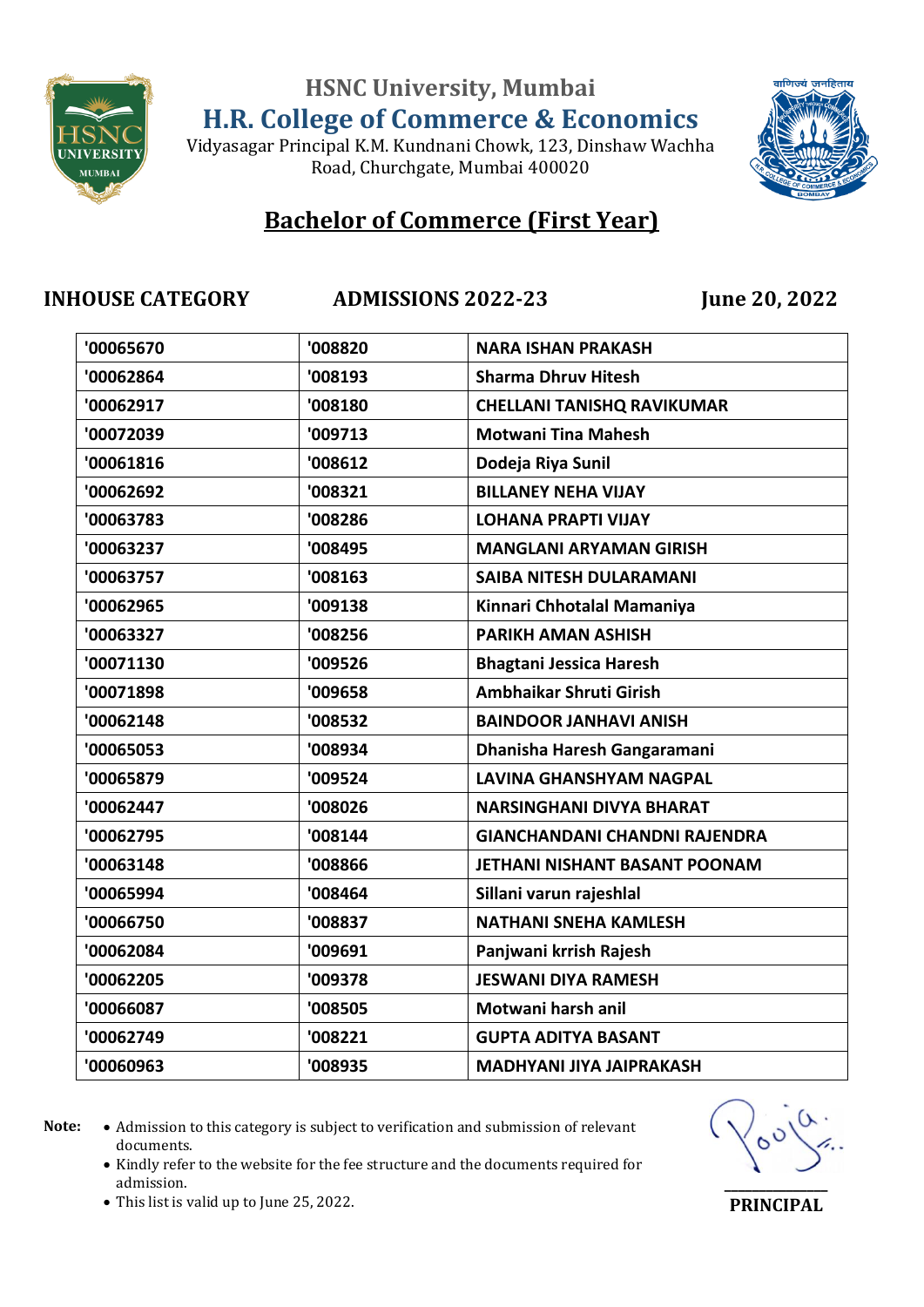

Vidyasagar Principal K.M. Kundnani Chowk, 123, Dinshaw Wachha Road, Churchgate, Mumbai 400020



## **Bachelor of Commerce (First Year)**

**INHOUSE CATEGORY ADMISSIONS 2022-23 June 20, 2022**

| '00061600 | '008091 | Lalwani Anisha Manoj               |
|-----------|---------|------------------------------------|
| '00062105 | '009585 | Priya Prakash Chugh                |
| '00065582 | '009703 | Navani Gautam Sanjay               |
| '00063286 | '009324 | <b>SACHER JITESH PRAKASH</b>       |
| '00066389 | '008617 | <b>ANDHYARUJINA YOHAANN PERVEZ</b> |
| '00065882 | '008695 | Kalathupurath Yash Shyju           |
| '00062554 | '008076 | Dhingra Shrimada Samir             |
| '00063601 | '008298 | bajaj hiten ramesh                 |
| '00066235 | '009468 | <b>Jariwal Nishant Balkrishna</b>  |
| '00067551 | '009535 | <b>CHHABRIA SIDDHHANT ANIL</b>     |
| '00063698 | '008417 | <b>JAIN KRISHA SANJAY</b>          |
| '00065989 | '008613 | <b>HERIN KALPESH POLADIA</b>       |
| '00063375 | '008157 | <b>SHAW PRIYANKA RAJEN</b>         |
| '00069203 | '009241 | <b>GUPTA ARSH ASHISH</b>           |
| '00063334 | '008579 | <b>VASWANI SHIV ANIL</b>           |
| '00070910 | '009446 | <b>TIBREWALA SHLOK NILESH</b>      |
| '00066042 | '008499 | Sohanda om vijaykumar              |
| '00067512 | '008769 | Mukhi Aman Vijay                   |
| '00063746 | '008277 | <b>WADHWA VIVAN RAVI</b>           |
| '00061275 | '009435 | <b>RONIT RAJKUMAR KISHNANI</b>     |
| '00066892 | '008734 | <b>KHATIB MOHAMMED UZAIR HASAN</b> |
| '00069974 | '009280 | Kabir Raghani                      |
| '00070861 | '009517 | karira prachi kumar                |
| '00063530 | '008136 | <b>KISHNAANI DHEER PRADEEP</b>     |
| '00064980 | '008194 | <b>Aryan Vijay Lahane</b>          |
| '00065965 | '009640 | <b>Purswani Sahil Ritesh</b>       |
|           |         |                                    |

- Note:  $\bullet$  Admission to this category is subject to verification and submission of relevant documents.
	- Kindly refer to the website for the fee structure and the documents required for admission.



This list is valid up to June 25, 2022.